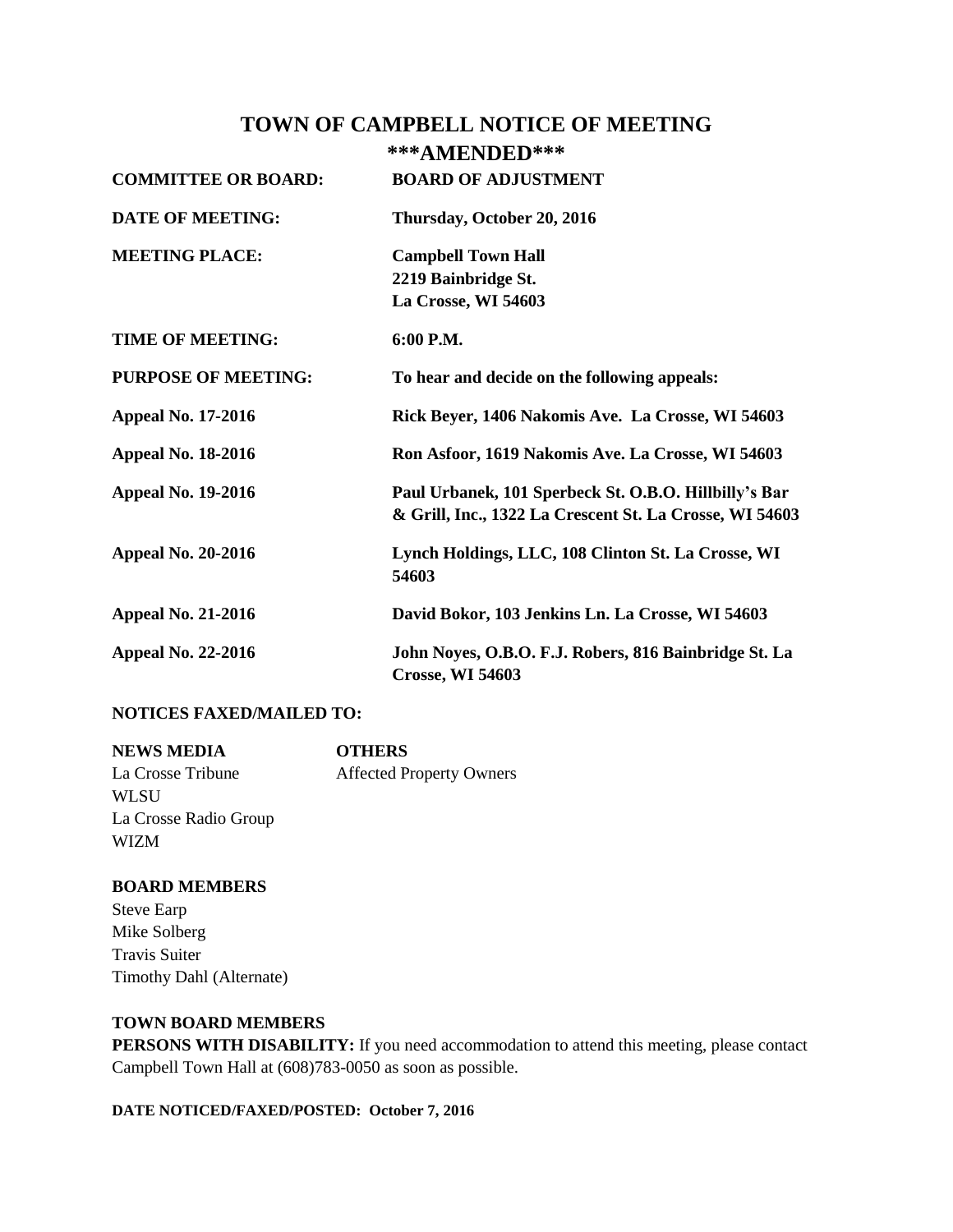# **APPEAL #17-2016 \*\*\*AMENDED\*\*\* NOTICE OF APPEAL**

NOTICE IS HEREBY GIVEN THAT ON THE 20th day of OCTOBER, 2016 at 6:00 P.M. AT CAMPBELL TOWN HALL, 2219 BAINBRIDGE STREET, LA CROSSE, WI, THERE WILL BE HEARD AND CONSIDERED BY THE BOARD OF ADJUSTMENT CREATED UNDER THE TERMS AND PROVISIONS OF THE TOWN OF CAMPBELL ZONING ORDINANCE, THE APPEAL OF:

## **RICK BEYER, 1406 NAKOMIS AVE., LA CROSSE, WI 54603**

THE FOLLOWING DESCRIBED PROPERTY IN THE TOWN OF CAMPBELL: HIAWATHA ISLANDS ADDITION LOT 2 in Section 19, R7W, T16N, Tax Parcel #4-1130-0. Property Address: 1406 Nakomis Ave. Town of Campbell

REASON FOR APPEAL: Permit denied to construct a 34' x 24' two story attached garage/living space that would lie partially within the required 25'setback from the right-of-way of Nakomis Ave. AND would lie partially within the required 60' setback from the centerline of Nakomis Ave. AND would not meet the combined sideyards of 25 feet for a two-story building AND would exceed the allowable 25% lot coverage on this 0.34 acre lot.

**ANY PERSON HAVING A CONCERN IN THIS MATTER WILL BE GIVEN THE OPPORTUNITY TO BE HEARD RELATIVE TO THE GRANTING OR DENIAL OF THE APPEAL.** *WRITTEN CORRESPONDENCE CAN BE READ INTO THE RECORD OF A PUBLIC HEARING BY THE SUBMITTING INTERESTED PARTY OR REPRESENTATIVE. A TECHNICAL REPORT PREPARED AND SUBMITTED BY OTHER GOVERNMENTAL AGENCIES SHALL BE READ INTO THE RECORD. ALL OTHER CORRESPONDENCE IS RETAINED ON FILE WITH THE ZONING ADMINISTRATOR.*  IF YOU HAVE ANY QUESTIONS, PLEASE CALL (608)783-0050.

DATED THIS \_\_\_\_ day of \_\_\_\_\_\_\_\_\_\_\_\_\_\_\_\_\_, \_\_\_\_\_\_\_\_

\_\_\_\_\_\_\_\_\_\_\_\_\_\_\_\_\_\_\_\_\_\_\_\_\_\_\_\_\_\_\_\_\_\_\_\_\_\_\_\_\_\_\_\_\_\_\_

Chadwick Hawkins, Zoning Administrator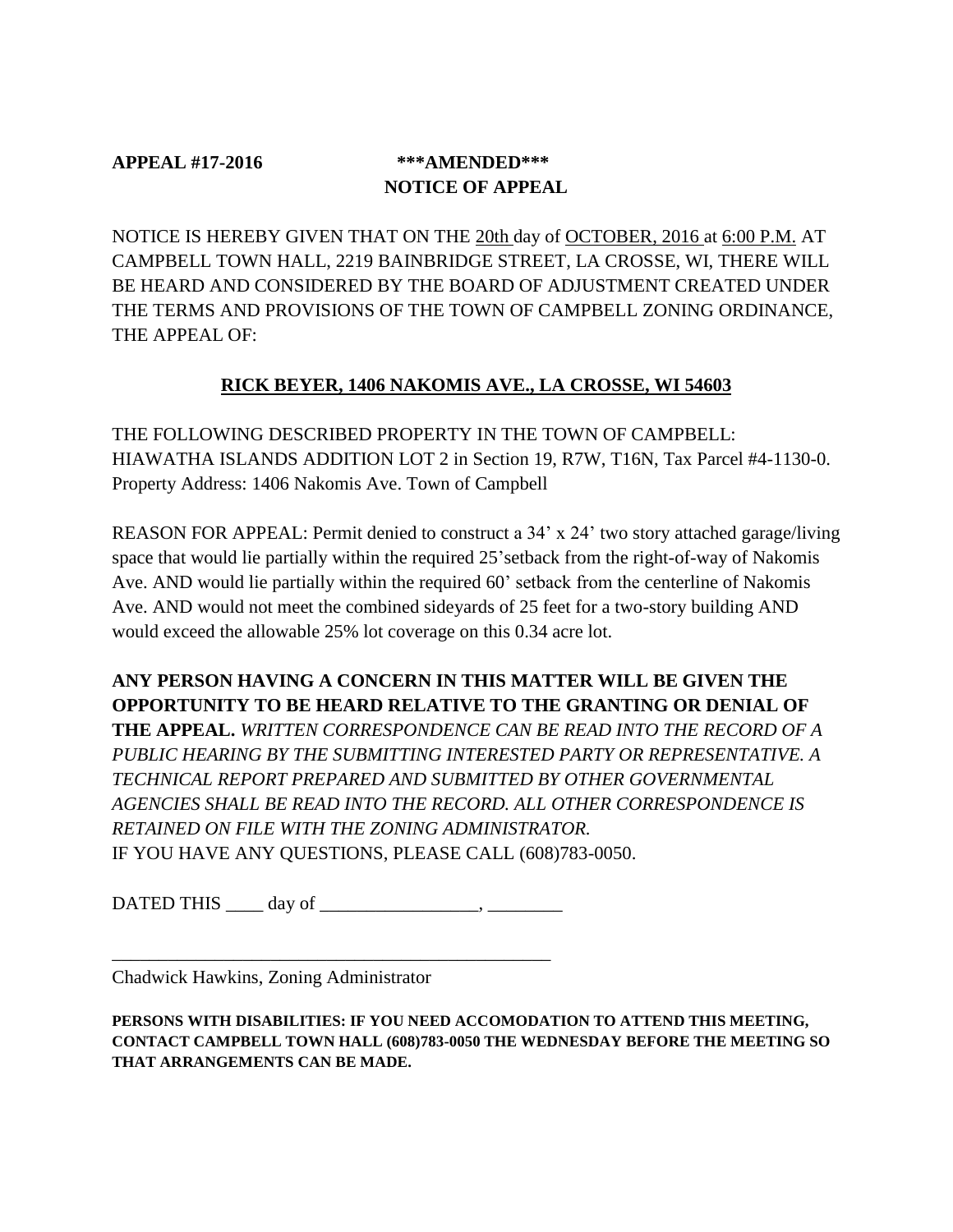### **APPEAL #18-2016**

## **NOTICE OF APPEAL**

NOTICE IS HEREBY GIVEN THAT ON THE 20th day of OCTOBER, 2016 at 6:00 P.M. AT CAMPBELL TOWN HALL, 2219 BAINBRIDGE STREET, LA CROSSE, WI, THERE WILL BE HEARD AND CONSIDERED BY THE BOARD OF ADJUSTMENT CREATED UNDER THE TERMS AND PROVISIONS OF THE TOWN OF CAMPBELL ZONING ORDINANCE, THE APPEAL OF:

## **RON ASFOOR, 1619 NAKOMIS AVE., LA CROSSE, WI 54603**

THE FOLLOWING DESCRIBED PROPERTY IN THE TOWN OF CAMPBELL: 2ND ADD HIAWATHA ISLANDS ADD LOT 26 in Section 19, R7W, T16N, Tax Parcel #4- 1154-0. Property Address: 1619 Nakomis Ave. Town of Campbell

REASON FOR APPEAL: Permit denied to construct a 672 square foot detached garage that combined with the existing home will exceed the maximum 25% lot coverage on this 0.27 acre lot.

**ANY PERSON HAVING A CONCERN IN THIS MATTER WILL BE GIVEN THE OPPORTUNITY TO BE HEARD RELATIVE TO THE GRANTING OR DENIAL OF THE APPEAL.** *WRITTEN CORRESPONDENCE CAN BE READ INTO THE RECORD OF A PUBLIC HEARING BY THE SUBMITTING INTERESTED PARTY OR REPRESENTATIVE. A TECHNICAL REPORT PREPARED AND SUBMITTED BY OTHER GOVERNMENTAL AGENCIES SHALL BE READ INTO THE RECORD. ALL OTHER CORRESPONDENCE IS RETAINED ON FILE WITH THE ZONING ADMINISTRATOR.*  IF YOU HAVE ANY QUESTIONS, PLEASE CALL (608)783-0050.

 $\blacksquare$ DATED THIS  $\blacksquare$  day of  $\blacksquare$ 

\_\_\_\_\_\_\_\_\_\_\_\_\_\_\_\_\_\_\_\_\_\_\_\_\_\_\_\_\_\_\_\_\_\_\_\_\_\_\_\_\_\_\_\_\_\_\_

Chadwick Hawkins, Zoning Administrator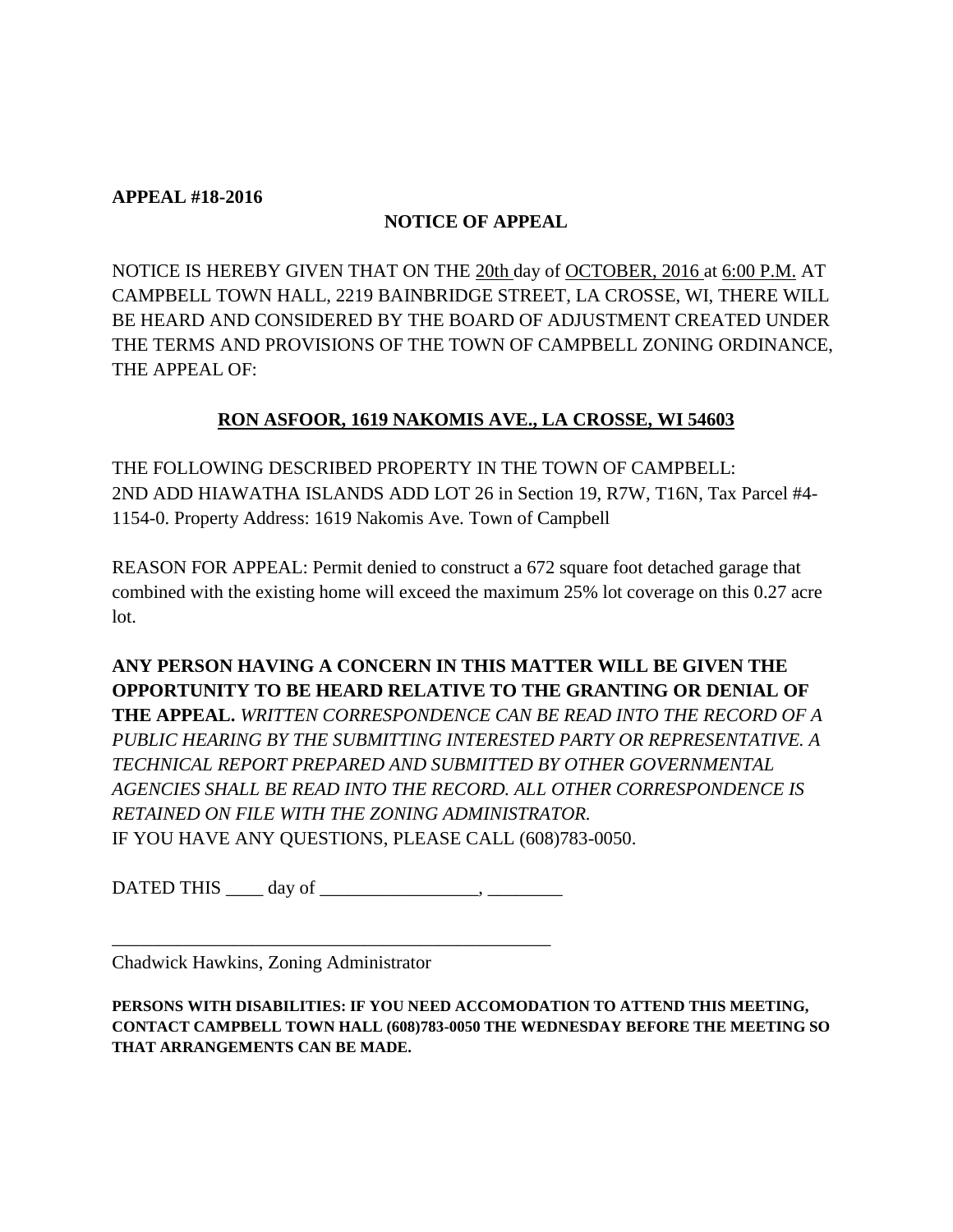#### **APPEAL #19-2016**

### **NOTICE OF APPEAL**

NOTICE IS HEREBY GIVEN THAT ON THE 20th day of OCTOBER, 2016 at 6:00 P.M. AT CAMPBELL TOWN HALL, 2219 BAINBRIDGE STREET, LA CROSSE, WI, THERE WILL BE HEARD AND CONSIDERED BY THE BOARD OF ADJUSTMENT CREATED UNDER THE TERMS AND PROVISIONS OF THE TOWN OF CAMPBELL ZONING ORDINANCE, THE APPEAL OF:

# **PAUL URBANEK, 101 SPERBECK ST., O.B.O. HILLBILLY'S BAR & GRILL, 1322 LA CRESCENT ST., LA CROSSE, WI 54603**

THE FOLLOWING DESCRIBED PROPERTY IN THE TOWN OF CAMPBELL: PRT GOVT LOT 5 & PRT LOT 6 BLK 4 BEAUDETTES ADDN BEG NW COR LOT 6 S 138FT E TO W LN BLK 3 BOUCHERS ADDN N TO S LN WILLIAMS ST W ALG SD S LN TO POB & W 2FT LOTS 9 & 10 BLK 3 BOUCHERS ADDN in Section 19, R7W, T16N, Tax Parcel #4-864-0. Property Address: 1322 La Crescent St. Town of Campbell

REASON FOR APPEAL: Permit denied to construct a 20' x 14' roof that would within the required 25 foot setback from the right-of-way of William St. AND would lie within the required 60 foot setback from the centerline of William St. AND would lie partially within the required 60 foot setback from the centerline of La Crescent St.

**ANY PERSON HAVING A CONCERN IN THIS MATTER WILL BE GIVEN THE OPPORTUNITY TO BE HEARD RELATIVE TO THE GRANTING OR DENIAL OF THE APPEAL.** *WRITTEN CORRESPONDENCE CAN BE READ INTO THE RECORD OF A PUBLIC HEARING BY THE SUBMITTING INTERESTED PARTY OR REPRESENTATIVE. A TECHNICAL REPORT PREPARED AND SUBMITTED BY OTHER GOVERNMENTAL AGENCIES SHALL BE READ INTO THE RECORD. ALL OTHER CORRESPONDENCE IS RETAINED ON FILE WITH THE ZONING ADMINISTRATOR.*  IF YOU HAVE ANY QUESTIONS, PLEASE CALL (608)783-0050.

DATED THIS \_\_\_\_ day of \_\_\_\_\_\_\_\_\_\_\_\_\_\_\_\_\_, \_\_\_\_\_\_\_\_

\_\_\_\_\_\_\_\_\_\_\_\_\_\_\_\_\_\_\_\_\_\_\_\_\_\_\_\_\_\_\_\_\_\_\_\_\_\_\_\_\_\_\_\_\_\_\_

Chadwick Hawkins, Zoning Administrator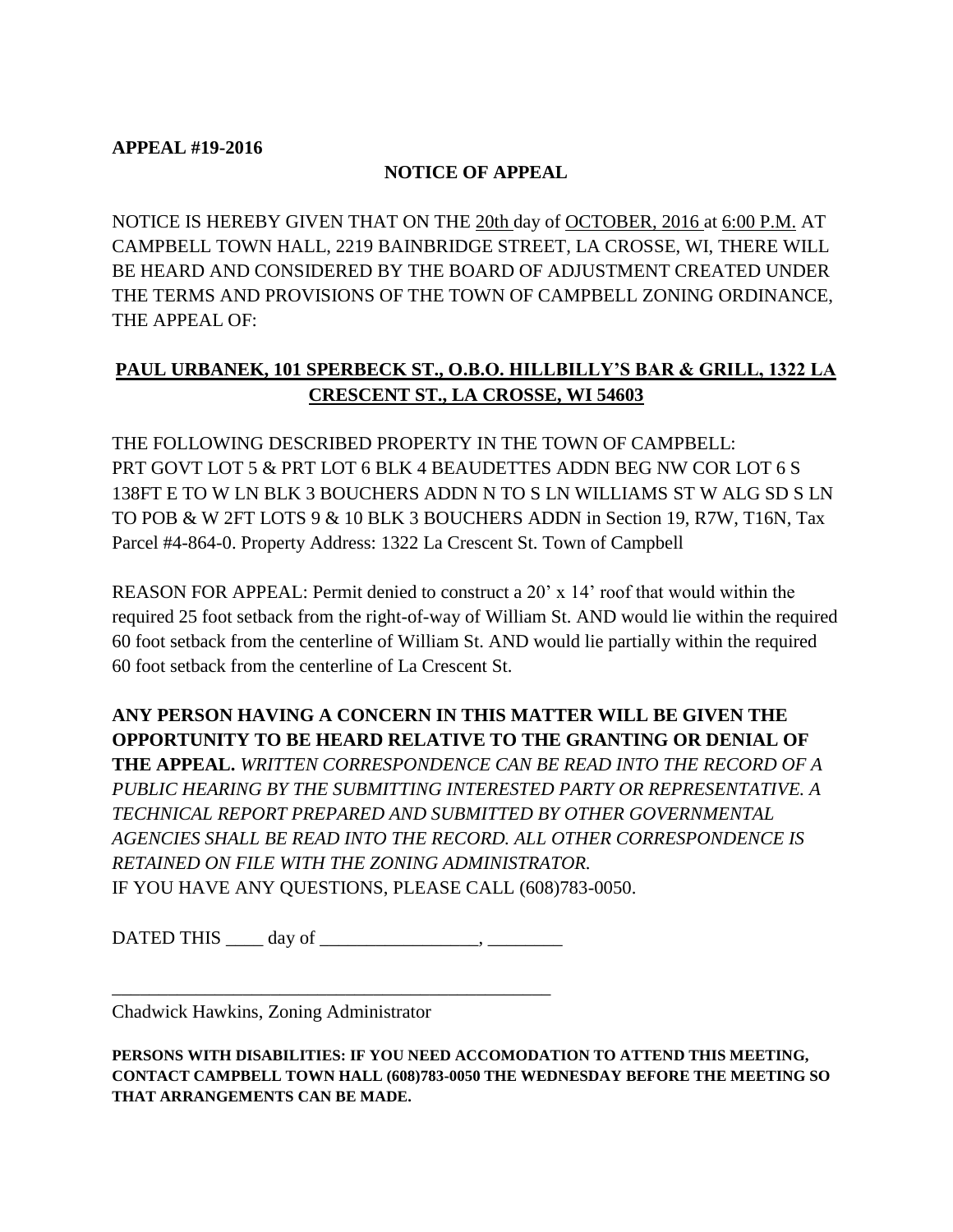### **APPEAL #20-2016**

## **NOTICE OF APPEAL**

NOTICE IS HEREBY GIVEN THAT ON THE 20th day of OCTOBER, 2016 at 6:00 P.M. AT CAMPBELL TOWN HALL, 2219 BAINBRIDGE STREET, LA CROSSE, WI, THERE WILL BE HEARD AND CONSIDERED BY THE BOARD OF ADJUSTMENT CREATED UNDER THE TERMS AND PROVISIONS OF THE TOWN OF CAMPBELL ZONING ORDINANCE, THE APPEAL OF:

## **LYNCH HOLDINGS, LLC, 108 CLINTON ST.,LA CROSSE, WI 54603**

THE FOLLOWING DESCRIBED PROPERTY IN THE TOWN OF CAMPBELL: PRT GOVT LOT 5 COM INTER C/L BAINBRIDGE ST WITH S LN OF WASHBURN ST E ALG S LN 223FT TO POB E 150FT S 104FT W 150 FT N 104FT TO POB SUBJ TO ESMT IN DOC NO. 1387373 in Section 19, R7W, T16N, Tax Parcel #4-874-0. Property Address: 108 Clinton St. Town of Campbell

REASON FOR APPEAL: Permit denied to construct a 24' x 24' addition that would within the required 80 foot setback from the centerline of Clinton St.

**ANY PERSON HAVING A CONCERN IN THIS MATTER WILL BE GIVEN THE OPPORTUNITY TO BE HEARD RELATIVE TO THE GRANTING OR DENIAL OF THE APPEAL.** *WRITTEN CORRESPONDENCE CAN BE READ INTO THE RECORD OF A PUBLIC HEARING BY THE SUBMITTING INTERESTED PARTY OR REPRESENTATIVE. A TECHNICAL REPORT PREPARED AND SUBMITTED BY OTHER GOVERNMENTAL AGENCIES SHALL BE READ INTO THE RECORD. ALL OTHER CORRESPONDENCE IS RETAINED ON FILE WITH THE ZONING ADMINISTRATOR.*  IF YOU HAVE ANY QUESTIONS, PLEASE CALL (608)783-0050.

 $\blacksquare$ DATED THIS  $\blacksquare$  day of  $\blacksquare$ 

\_\_\_\_\_\_\_\_\_\_\_\_\_\_\_\_\_\_\_\_\_\_\_\_\_\_\_\_\_\_\_\_\_\_\_\_\_\_\_\_\_\_\_\_\_\_\_

Chadwick Hawkins, Zoning Administrator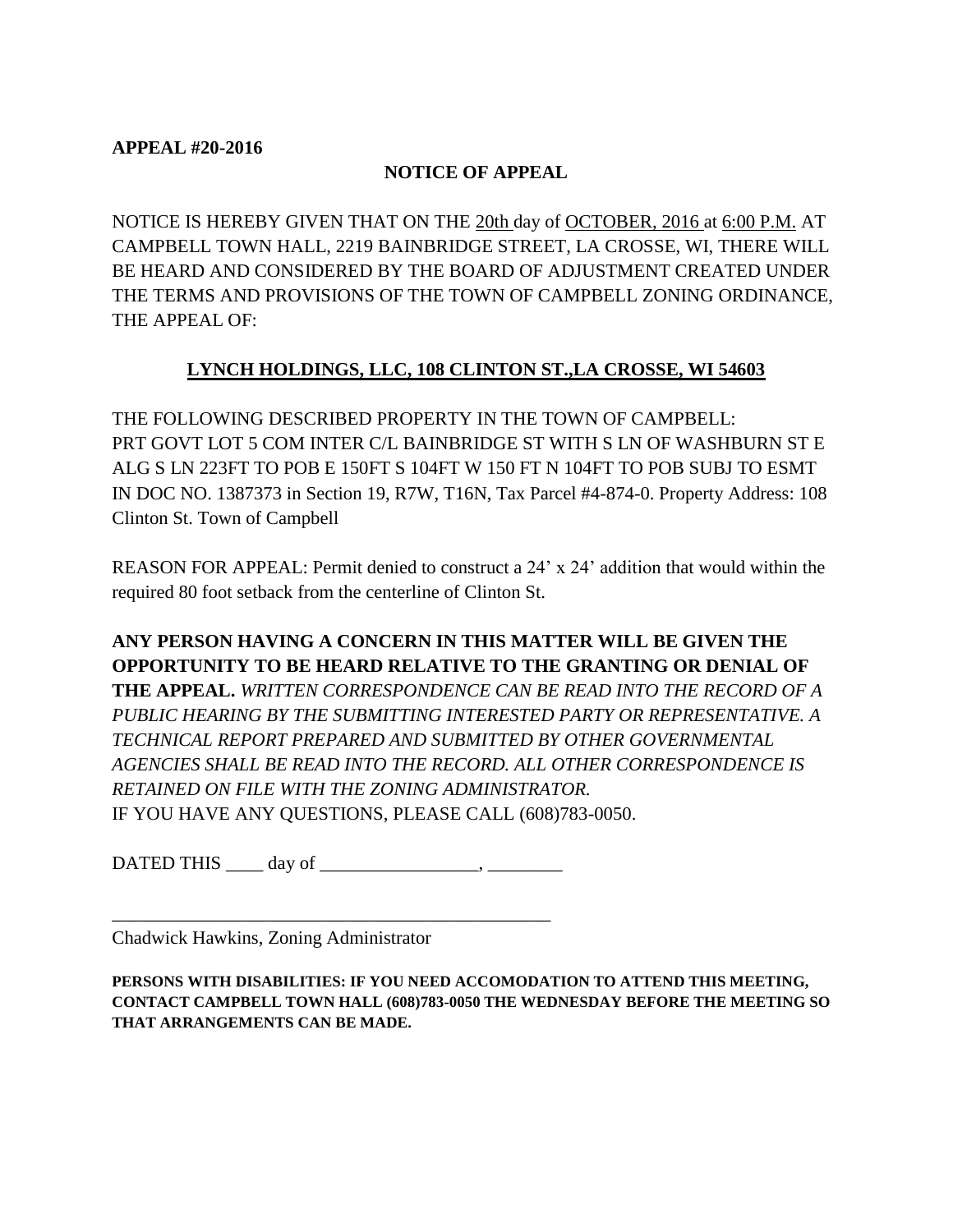### **APPEAL #21-2016**

## **NOTICE OF APPEAL**

NOTICE IS HEREBY GIVEN THAT ON THE 20th day of OCTOBER, 2016 at 6:00 P.M. AT CAMPBELL TOWN HALL, 2219 BAINBRIDGE STREET, LA CROSSE, WI, THERE WILL BE HEARD AND CONSIDERED BY THE BOARD OF ADJUSTMENT CREATED UNDER THE TERMS AND PROVISIONS OF THE TOWN OF CAMPBELL ZONING ORDINANCE, THE APPEAL OF:

## **DAVID BOKOR, 103 JENKINS LN.,LA CROSSE, WI 54603**

THE FOLLOWING DESCRIBED PROPERTY IN THE TOWN OF CAMPBELL: CERTIFIED SURVEY MAP NO. 40 VOL 8 LOT 1 DOC NO. 1196405 SUBJ TO ESMT ON MAP in Section 19, R7W, T16N, Tax Parcel #4-624-1. Property Address: 103 Jenkins Ln. Town of Campbell

REASON FOR APPEAL: Permit denied to construct a 10' x 10' attached deck that would lie within the required 25' rear yard setback.

# **ANY PERSON HAVING A CONCERN IN THIS MATTER WILL BE GIVEN THE OPPORTUNITY TO BE HEARD RELATIVE TO THE GRANTING OR DENIAL OF THE APPEAL.** *WRITTEN CORRESPONDENCE CAN BE READ INTO THE RECORD OF A PUBLIC HEARING BY THE SUBMITTING INTERESTED PARTY OR REPRESENTATIVE. A TECHNICAL REPORT PREPARED AND SUBMITTED BY OTHER GOVERNMENTAL AGENCIES SHALL BE READ INTO THE RECORD. ALL OTHER CORRESPONDENCE IS RETAINED ON FILE WITH THE ZONING ADMINISTRATOR.*  IF YOU HAVE ANY QUESTIONS, PLEASE CALL (608)783-0050.

 $\text{DATED}$  THIS  $\_\_\_\text{day\,of}$ 

\_\_\_\_\_\_\_\_\_\_\_\_\_\_\_\_\_\_\_\_\_\_\_\_\_\_\_\_\_\_\_\_\_\_\_\_\_\_\_\_\_\_\_\_\_\_\_

Chadwick Hawkins, Zoning Administrator